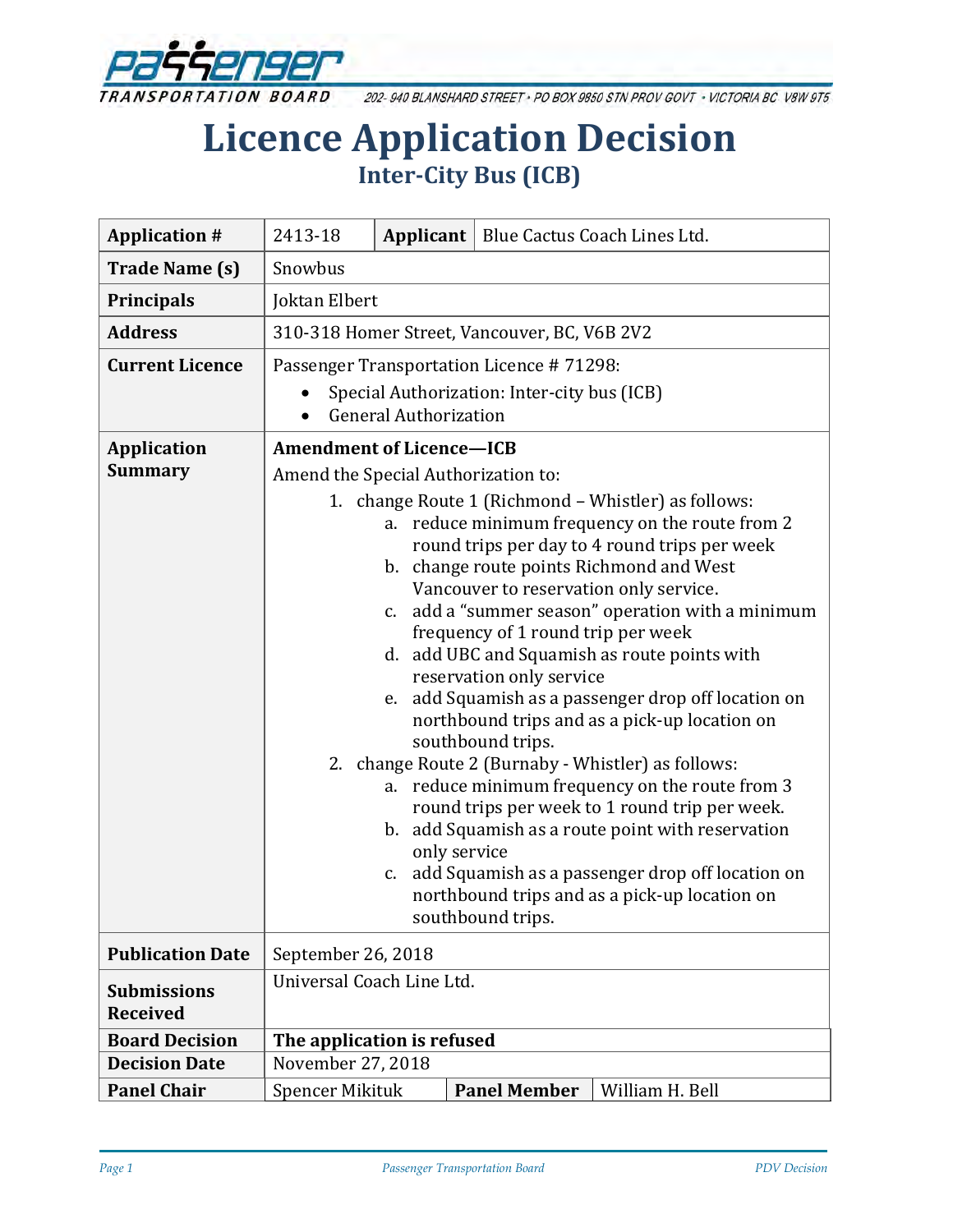#### **I. Introduction**

This is an application from Blue Cactus Coach Lines Ltd., doing business as "Snowbus". Its passenger transportation licence number is 71298. Snowbus holds a General Authorization (GA) and Special Authorization (SA): Intercity-bus (ICB). The applicant seeks Board approval to amend its Special Authorization to make changes to Routes 1 and 2, as summarized below.

Route 1 (Richmond – Whistler):

- a. reduce minimum frequency on the route from 2 round trips per day to 4 round trips per week
- b. change route points Richmond and West Vancouver to reservation only service.
- c. add a "summer season" operation (May 1 to November 14) with a minimum frequency of 1 round trip per week; thus, making the service year-round with a "winter season" from November 1 to April 30.
- d. add UBC and Squamish as route points with reservation only service
- e. add Squamish as a passenger drop off location on northbound trips and as a pick-up location on southbound trips.

The map below combines existing and proposed points on Route 1:

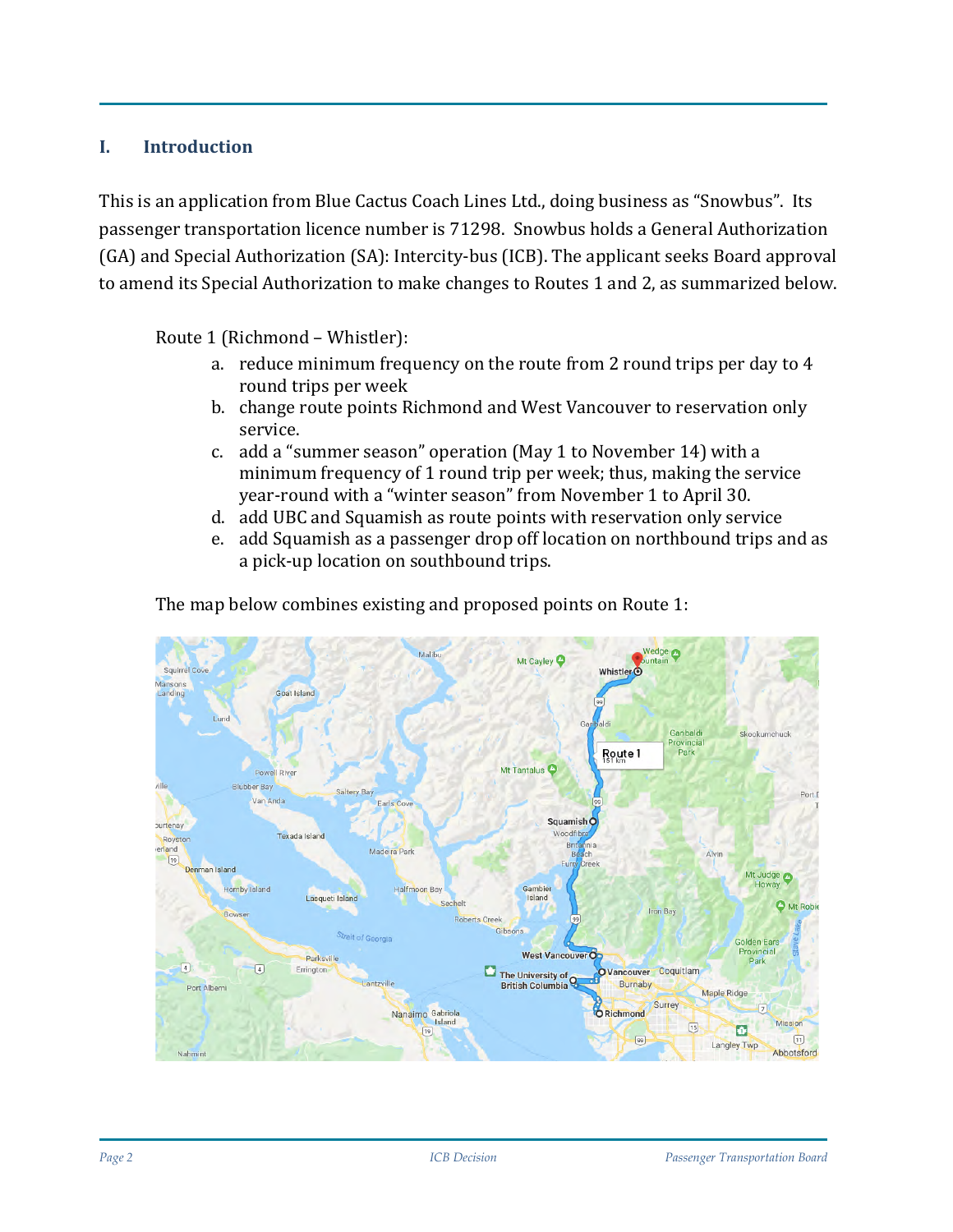Route 2 (Burnaby - Whistler):

- a. reduce minimum frequency on the route from 3 round trips per week to 1 round trip per week.
- b. add Squamish as a route point with reservation only service
- c. add Squamish as a passenger drop off location on northbound trips and as a pick-up location on southbound trips.

The map below combines existing and proposed points on Route 2:



#### **II. Publication of Application**

The applicant was required to provide public notice of the proposed reductions in minimum route frequency on its website (snowbus.com) and to notify affected local governments. The Board received draft copies and confirmed publication on the website.

The Board published the application summary in its Weekly Bulletin on September 26, 2018, with a copy also posted on the Board's webpage for bus applications.

#### **III. Background**

Snowbus caters and provides niche services to a targeted "youth" demographic travelling to Whistler during the ski season for recreational purposes.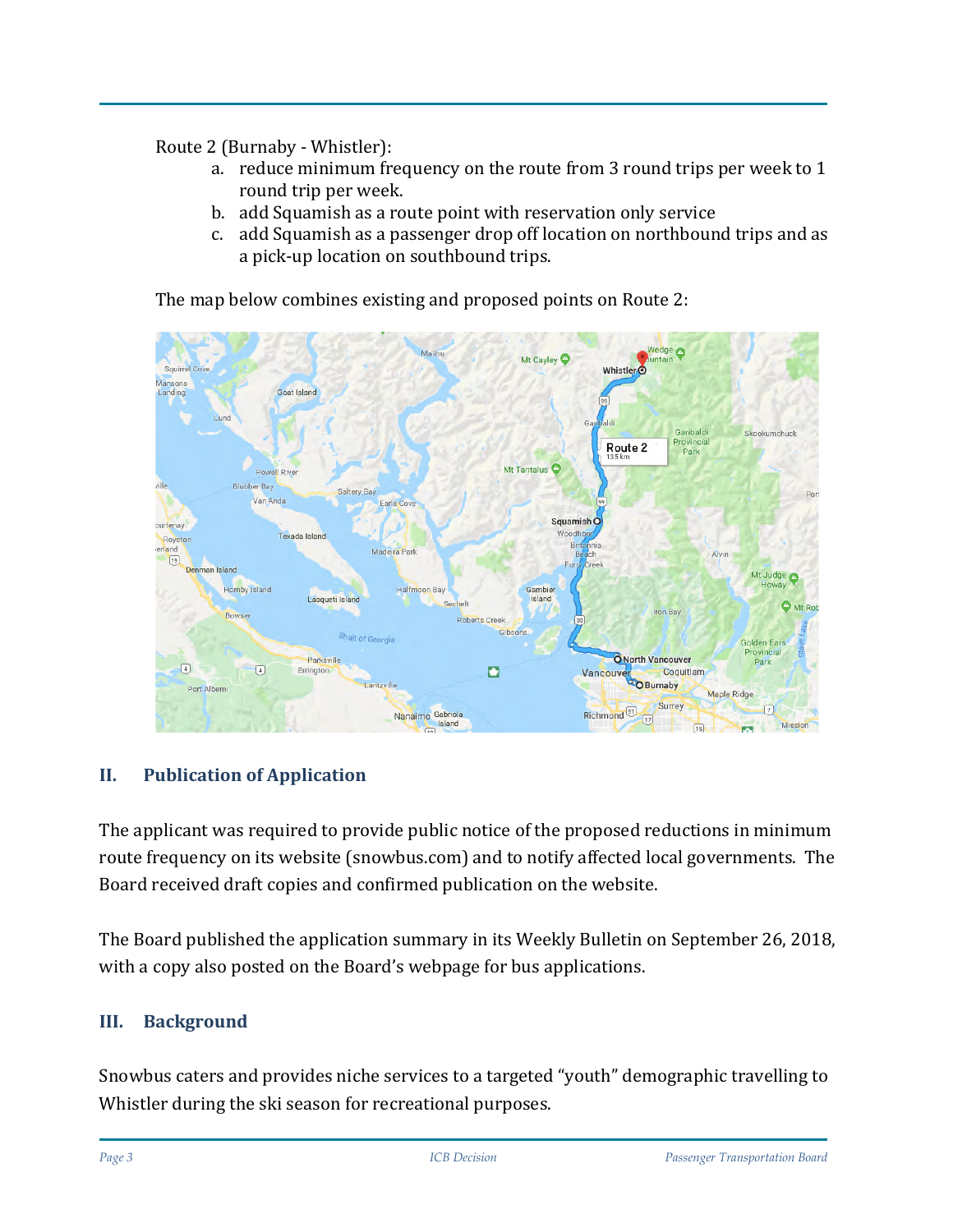Application materials do not include cash flow projections, a balance sheet, income statements, and relevant ridership information as required. In response to the Board's follow up request, an explanation was received that the principal for the applicant could not provide the materials because he was not involved with the company from 2009 to 2017, and that the operator for that period consolidated the books with its other business operations which could not be separated from routes pertaining to this application.

# **IV. Legislation**

Division 3 of the *Passenger Transportation Act* (the "Act") applies to this application. The Act requires the Registrar of Passenger Transportation to forward applications for Special Authorization licences to the Passenger Transportation Board (Board). Section 28(1) of the Act says that the Board may approve the application, if the Board considers that:

- (a) there is a public need for the service the applicant proposed to provide under any special authorization,
- (b) the applicant is a fit and proper person to provide that service and is capable of providing that service, and
- (c) the application, if granted, would promote sound economic conditions in the passenger transportation business in British Columbia.

# **V. Rationale and Submissions**

# *(a) Submissions & Applicant's Response*

A submission was received from Universal Coach Line Ltd. (Universal) that recently acquired the YVR concession currently held by Pacific Coach Lines (PCL) to operate an ICB service between YVR and Whistler with intermediate route points that include Squamish and the Vancouver Hotel District. The Board approved the inclusion of this route in the Universal licence in its decision of November 15, 2018, on application 3391-18 which was processed on the basis of "Urgent Public Need".

Universal objects to the Snowbus application for the following reasons: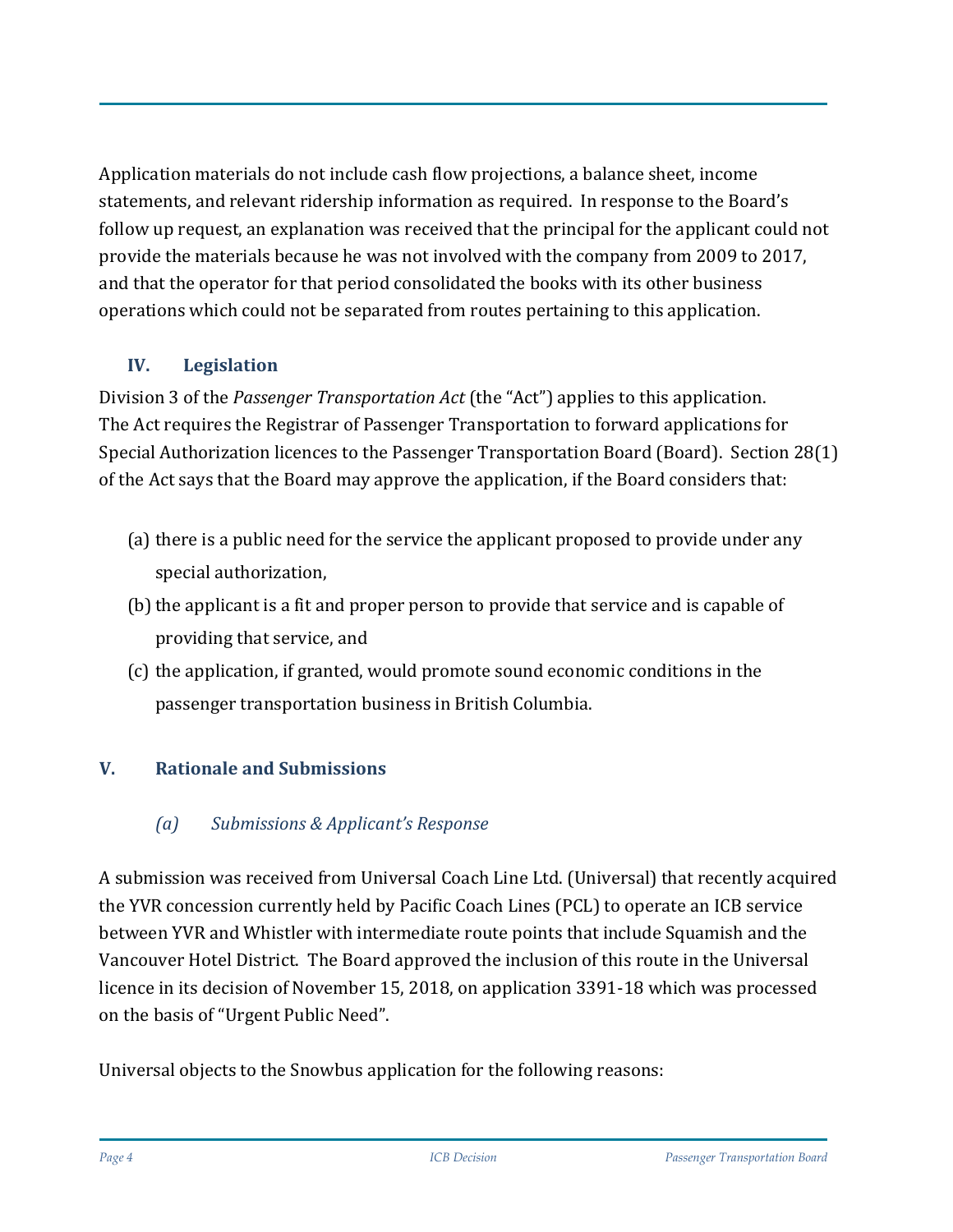- There is no public need for the proposed service. The licence amendment proposed by Snowbus does not address any vacancy left by Greyhound or add new benefit to the public. The Whistler corridor is saturated with many licensed and unlicensed carriers.
- There is considerable under-utilized or idle capacity in the ICB market during the shoulder and summer seasons. Any ridership no longer served by Greyhound between Richmond, Vancouver, Squamish, and Whistler will be served at similar or lower cost by existing ICB operators that need the incremental business.

The applicant responded to the submission as follows:

- Snowbus is not requesting a new licence but amending its existing service in response to changes in both the consumer and business marketplace. Snowbus is currently the longest standing schedule operator on the Whistler Corridor and as a result has a keen understanding of the marketplace and its requirements.
- Existing ICB operators such as Snowbus need the incremental business that Greyhound will leave behind.

### **VI. Reasons for the Board's Decision**

# (a) *Is there a public need for the service that the applicant proposes to provide under special authorization?*

The Board expects applicants to show that there is an "unmet" public need for an inter-city bus service on the corridor where you want to provide service. Applicants should give the Board information that is **factual** and **objective**. The applicants should not rely on their opinion or general statements to show public need.

The applicant has shown ridership data for 2005-2008 which is outdated and of no value. The applicant also provided ridership data from 2014 to 2018 for the period of time Snowbus was managed by Granville Entertainment and West Coast Sightseeing. I have assigned little weight to this operational data as it is from a third party and not clearly specific to the routes now operated by the applicant. Snowbus has not provided any significant information or analysis regarding its planned revisions to schedules and affected route points. No other public need data was received to support the application.

I find the applicant's information and evidence to be insufficient to demonstrate a public need for the proposed licence amendment.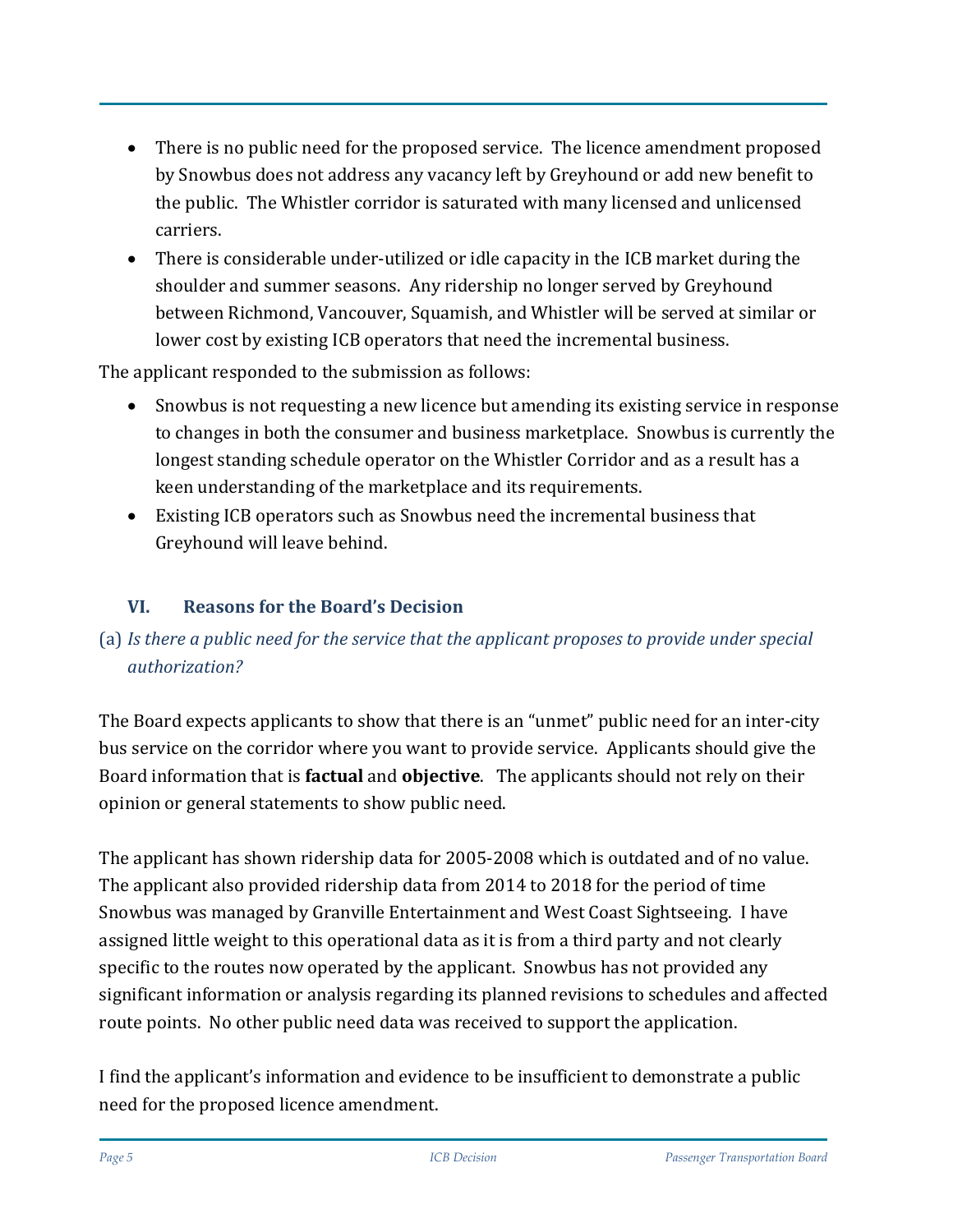# *(b) Would the application, if granted, promote sound economic conditions in the passenger transportation business in British Columbia?*

The Board looks at the state of inter-city bus services in the area where the applicant is applying to operate. The Board considers how the service could benefit the market and whether the market has the capacity to absorb additional services. The Board may consider such things as:

- Will the service fill a gap in the market?
- Has an inter-city bus company recently left the market?
- Will the service give the public additional transportation options?
- Has the applicant shown that current service levels are unsatisfactory?
- Does the market place have the capacity to absorb another service?
- Are there inter-city bus providers in the target market area?
- Will the services supplement another non-transportation business?

Reviewing this particular application, the applicant has not demonstrated public need to expand the service. As a result, we are unable to find that the application, if granted, would promote sound economic conditions in the passenger transportation business in British Columbia.

### *(c) Is the applicant a fit and proper person to provide that service and is the applicant capable of providing that service?*

The Board looks at fitness in two parts:

- (i) is the applicant a "fit and proper person" to provide the proposed service; and
- (ii) is the applicant capable of providing that service?

The Board reviews the conduct of an applicant and the structure of its operations. Does the applicant seem to understand passenger transportation laws and policies? Is the business set up to follow these laws? Is there something in the applicant's background that shows it disregards the law?